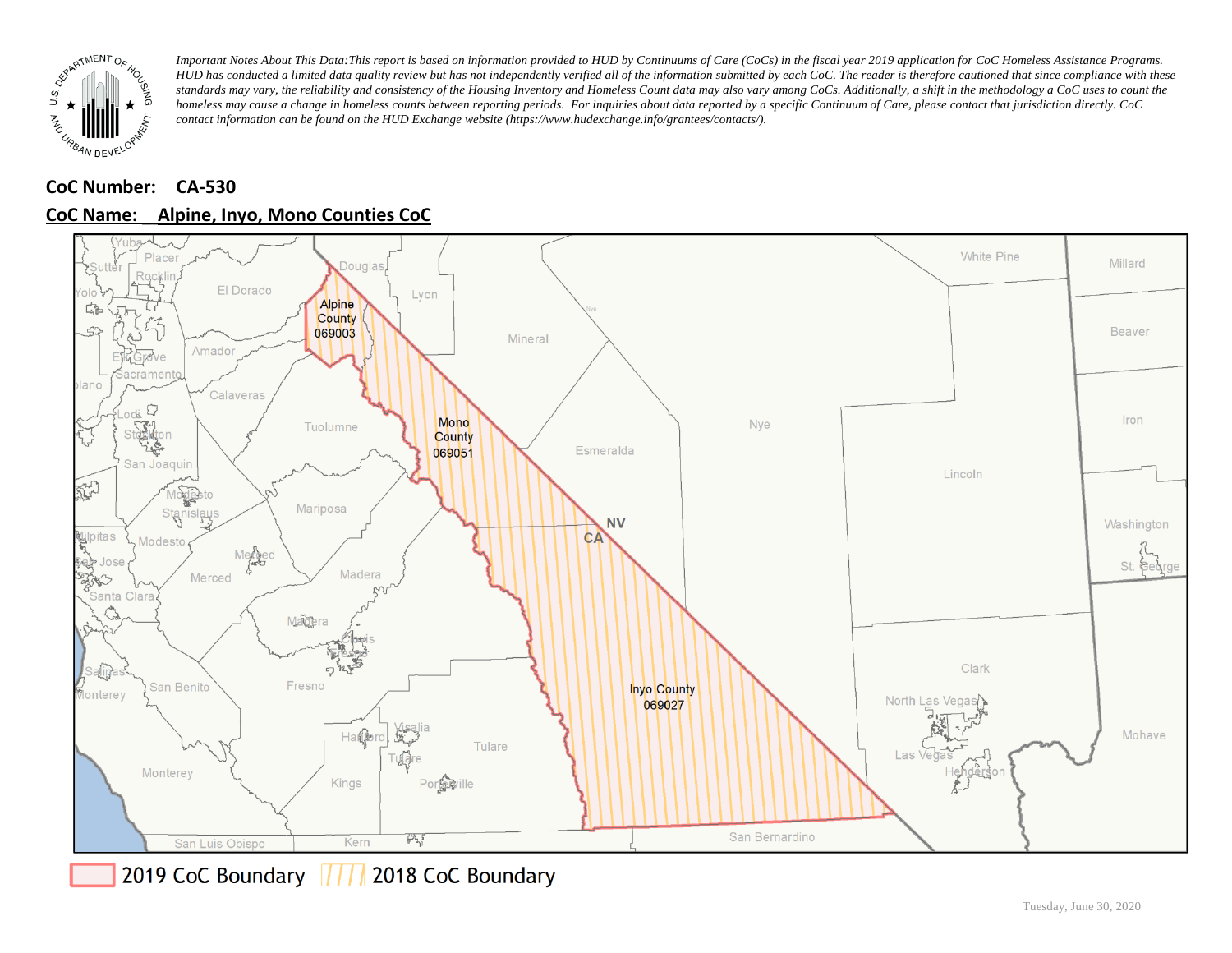![](_page_1_Picture_0.jpeg)

### **CoC Number: CA-530**

#### **CoC Name: \_\_ Alpine, Inyo, Mono Counties CoC**

![](_page_1_Figure_4.jpeg)

**CoC Planning Project**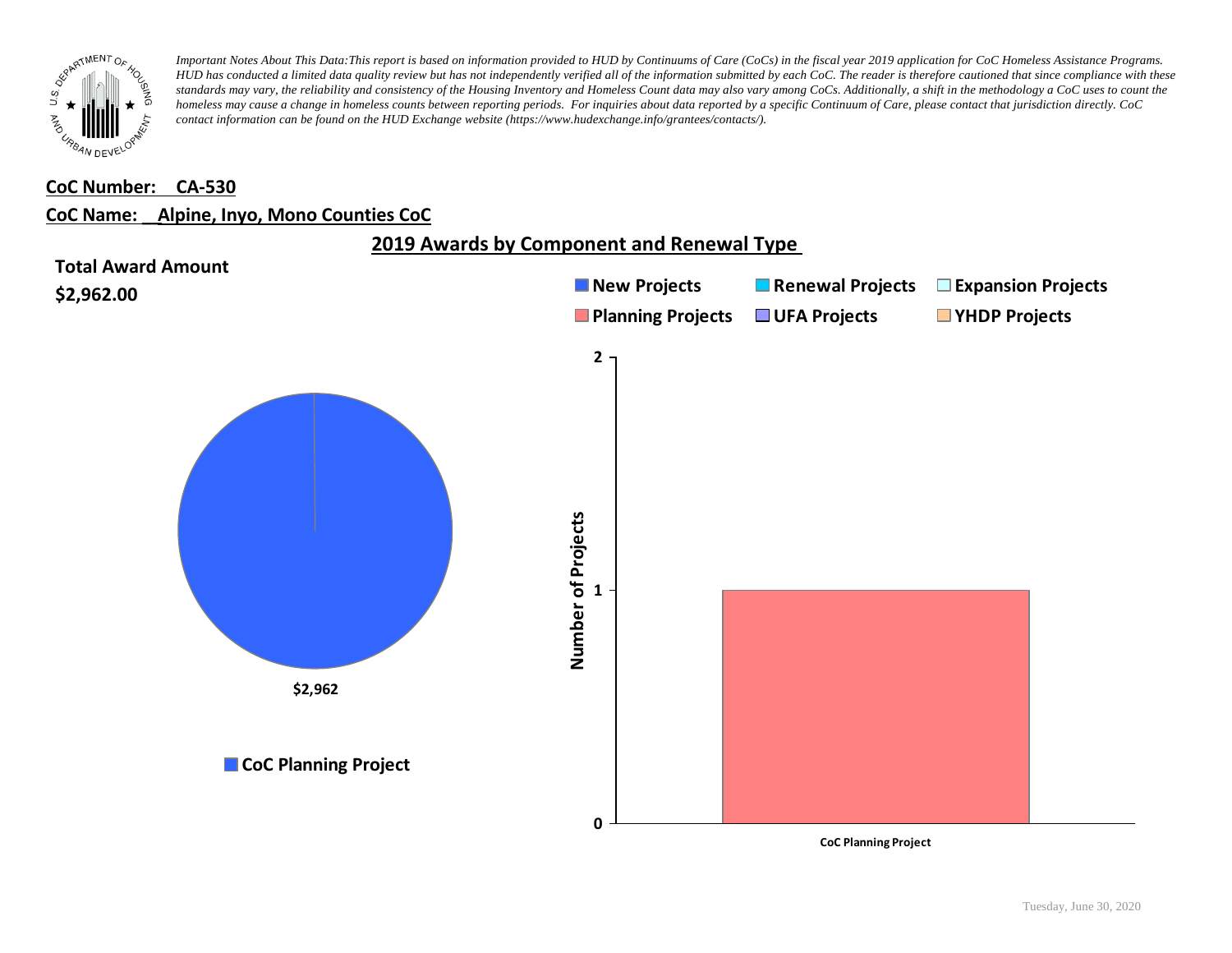![](_page_2_Picture_0.jpeg)

### **CoC Number: CA-530**

## **CoC Name: \_\_ Alpine, Inyo, Mono Counties CoC**

![](_page_2_Figure_4.jpeg)

## **2019 Housing Inventory Summarized by Target Population and Bed Type**

<sup>1</sup> Adult & Child Beds refer to beds for households with one adult (age 18 or older) and at least one child (under the age of 18).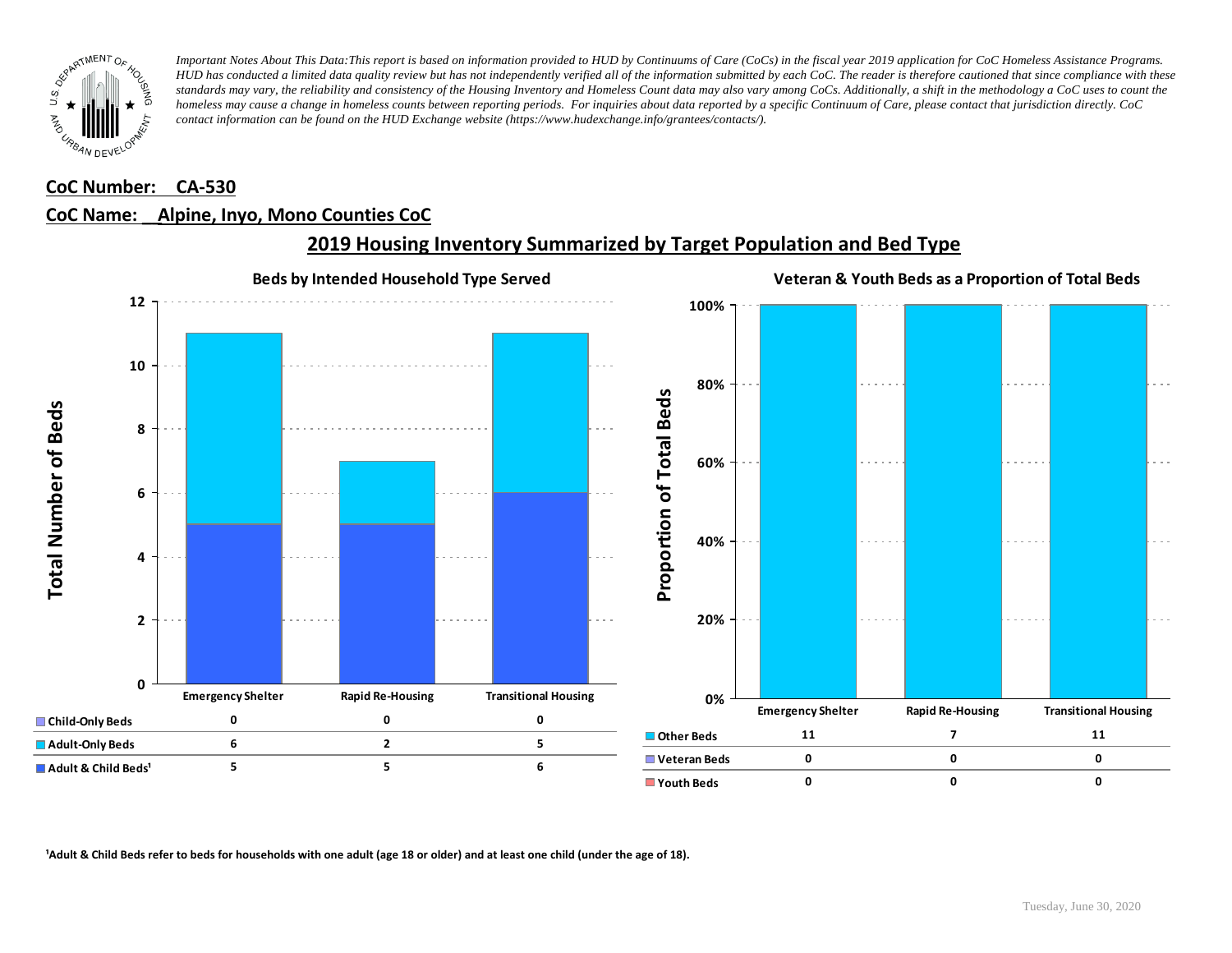![](_page_3_Picture_0.jpeg)

#### **CoC Number: CA-530**

#### **CoC Name: \_\_ Alpine, Inyo, Mono Counties CoC**

# **2019 Point in Time Count Summarized by Household Type**

![](_page_3_Figure_5.jpeg)

\* Safe Haven programs are included in the Transitional Housing category.

¹This category includes single adults, adult couples with no children, and groups of adults. ²This category includes households with one adult and at least one child under age 18.

³This category includes persons under age 18, including children in one-child households, adolescent parents and their children, adolescent siblings, or other household configurations composed only of children.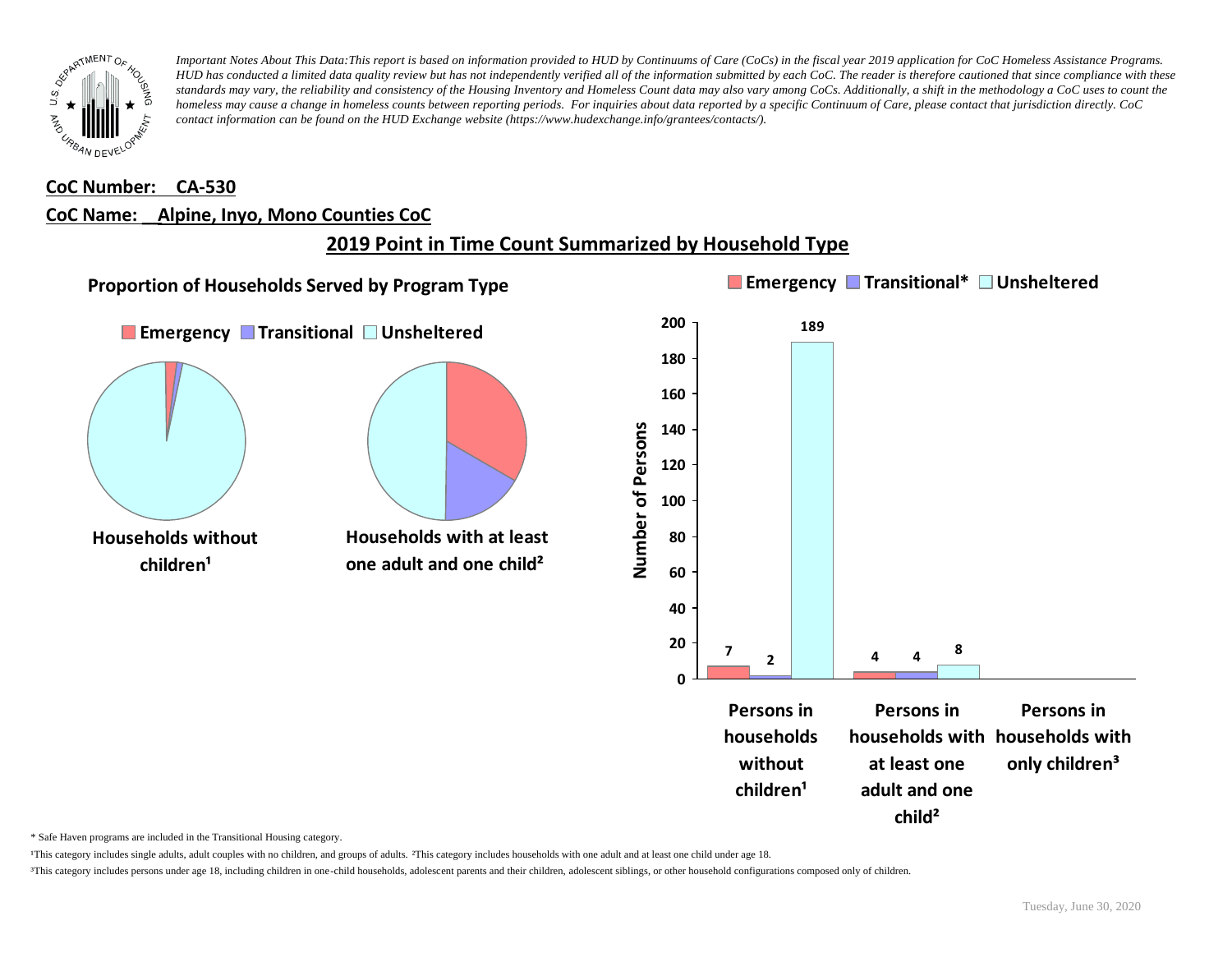![](_page_4_Picture_0.jpeg)

# **CoC Number: CA-530 CoC Name: \_\_ Alpine, Inyo, Mono Counties CoC**

![](_page_4_Figure_3.jpeg)

## **2019 Point-In-Time Count Proportion of Persons in each Age Group by Household Type**

\* Safe Haven programs are included in the Transitional Housing category.

¹This category includes single adults, adult couples with no children, and groups of adults. ²This category includes households with one adult and at least one child under age 18.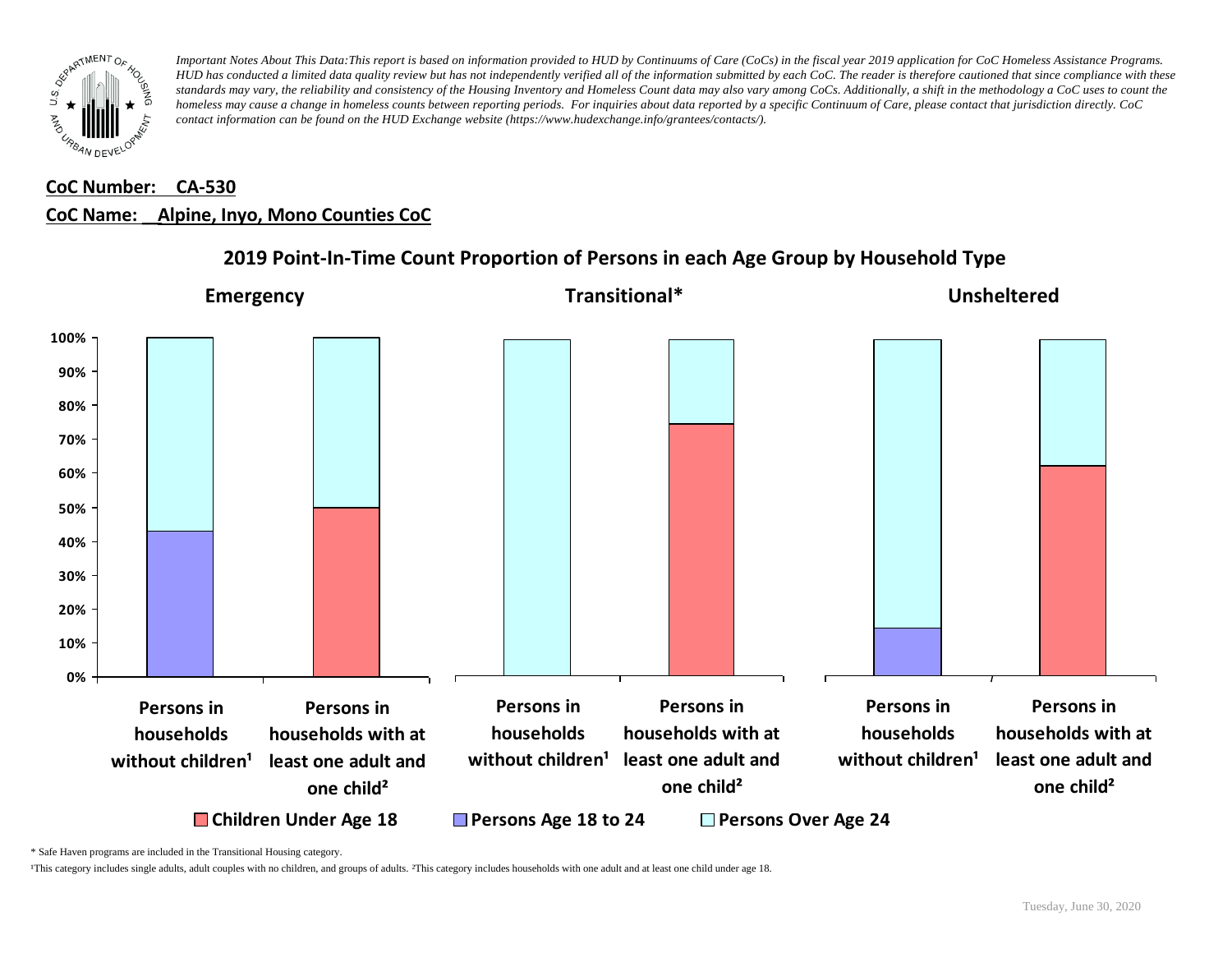![](_page_5_Picture_0.jpeg)

### **CoC Number: CA-530**

### **CoC Name: \_\_ Alpine, Inyo, Mono Counties CoC**

![](_page_5_Figure_4.jpeg)

## **2019 Point in Time Count Summarized by Chronically Homeless by Household Type**

\* Safe Haven programs are included in the Transitional Housing category.

¹This category includes single adults, adult couples with no children, and groups of adults. ²This category includes households with one adult and at least one child under age 18.

³This category includes persons under age 18, including children in one -child households, adolescent parents and their children, adolescent siblings, or other household configurations composed only of children.